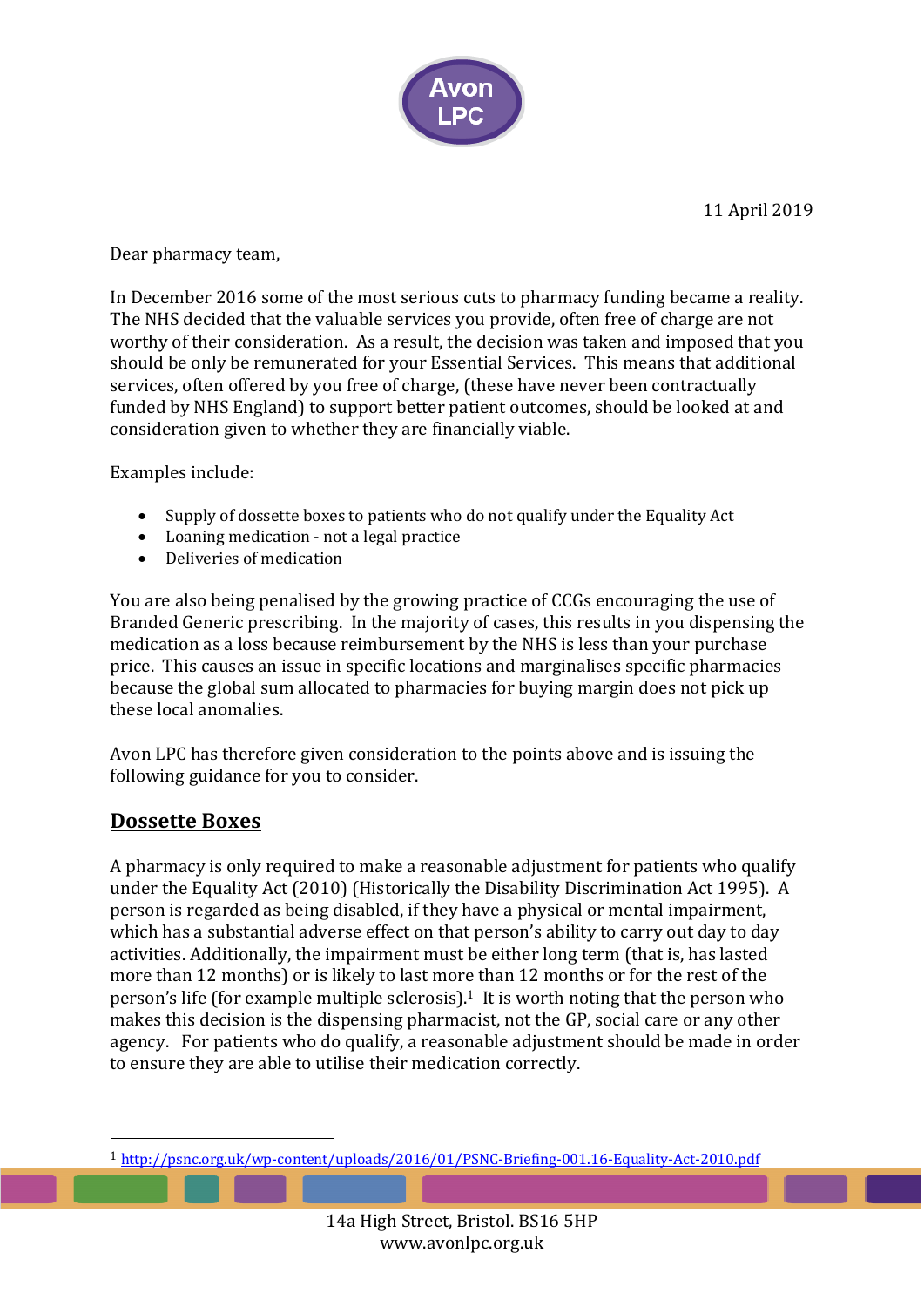

Reasonable adjustments include (but not limited to):

- $\bullet$  The use of large print labels
- Providing a patient with non click lock caps
- Providing devices to make inhalers and dropper bottles easier to use
- Medication Reminder (MAR) charts
- Dossette boxes

The vast majority of patients who receive a dossette box do not qualify under the Equality Act and therefore you are providing a dossette box as a private transaction, free of charge. In these situations, it would therefore be reasonable to charge either the patient, the carer, social services or the CCG a fee for the supply of medication in a dossette box.

## Avon LPC advises that a reasonable fee can be charged for this service (but not if it is provided as a reasonable adjustment under the **equality legislation). It is at the discretion of the pharmacy contractor** to determine whether to charge a fee and if so, the level of any fee.

## **Loaning medication**

Supplying medication to a patient whilst waiting for a prescription to be produced is unlawful. There is no provision in the medicines act that covers this type of supply. It is therefore important that surgeries, patients and other organisation understand that you should not be put into this compromising position. The only way medication can be provided to a patient without a prescription is as follows:

- An emergency supply at the request of a patient
	- $\circ$  This is a private service and therefore incurs a fee and is chargeable to the patient regardless of whether they pay for their medication
	- $\circ$  Across Avon, there is a CCG commissioned service, which currently enables the pharmacy to pass the charges to the CCG.
- An emergency supply at the request of a prescriber
	- $\circ$  This requires the prescriber to contact the pharmacy and make the request
	- $\circ$  The prescriber must furnish the pharmacy with a prescription within 72 hours

#### Avon LPC would therefore encourage pharmacies to lawfully dispense medication to patients and if required utilise either one of the two emergency supply routes rather than loaning medication to patients.

It is also worth noting that faxing of prescriptions is becoming a more common phenomenon and if the legislation relating to the Emergency Supply at the request of a prescriber is not followed, it constitutes and unlawful supply of medication. There is also a significant risk of harm when dispensing against a faxed script as it has recently been reported locally where a prescriber faxed the script for insulin to two pharmacies.